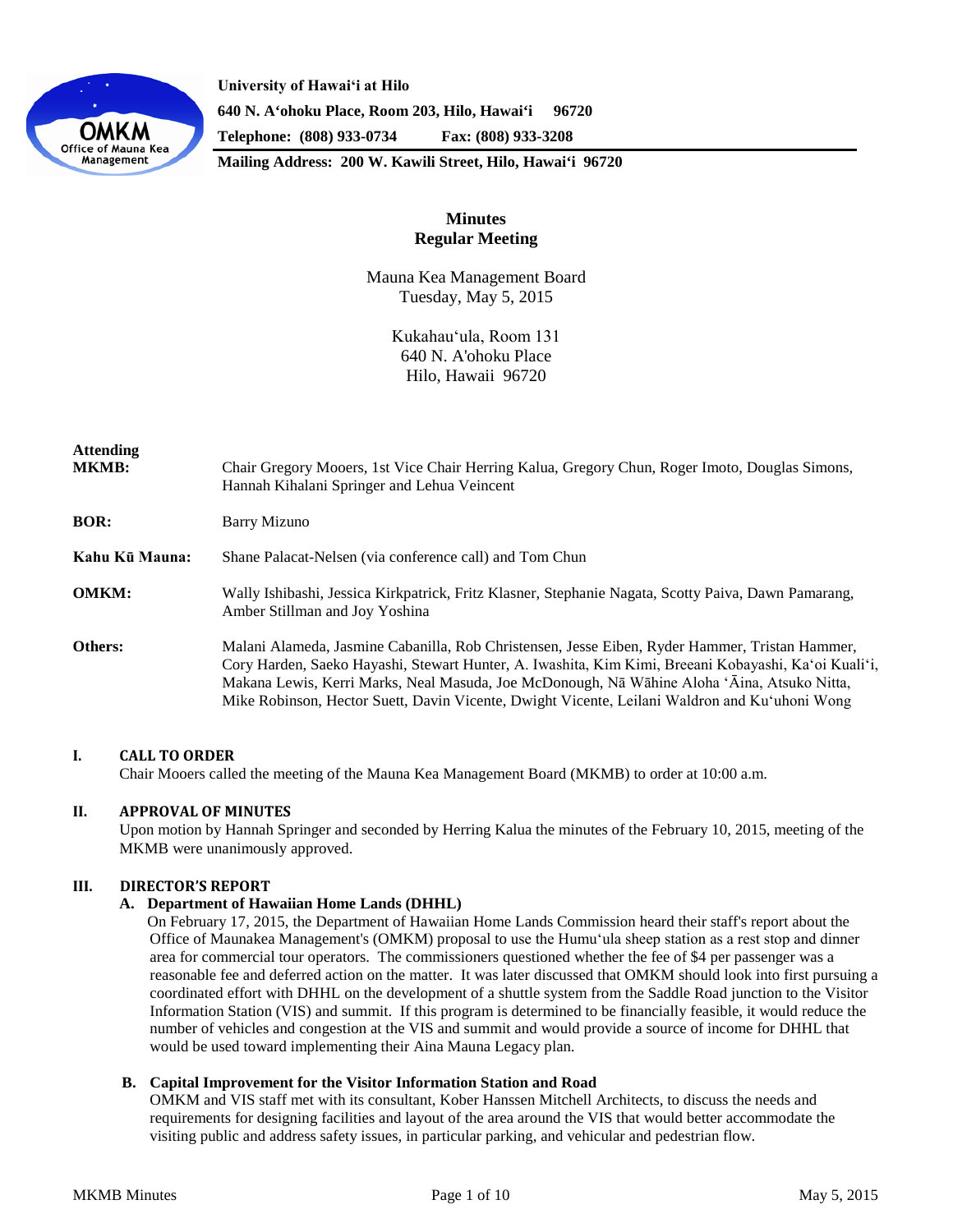## **C. Comprehensive Management Plan - Review Update**

It has been five years since the Comprehensive Management Plan (CMP) was approved by the Board of Land and Natural Resources. The office has begun reviewing the CMP and will be preparing a list of items for Kahu Kū Mauna and the Maunakea Management Board for discussion and input.

## **D. Rangers**

Two part-time rangers have been hired to assist the full-time ranger staff on the busy weekends. One full-time ranger left to pursue other opportunities. A search will begin to fill the vacant position.

## **E. 2014 Volunteer Statistics**

OMKM hosted nine volunteer invasive weed pull events in 2014 during which 283 volunteers put in about 2,000 hours and filled 392 bags of weeds. Volunteers included members of the Hawaii Island Chamber of Commerce, University of Hawaii (UH) at Hilo student groups and general community members. There were also a number of youth student organizations including Circle K (Kiwanis Youth), Interact (Rotary Youth), Hawaii National Guard Youth Challenge Academy, Ke Ana Laʻahana Public Charter School and Hawaii Academy of Arts and Sciences. So far in 2015, OMKM hosted two events with more to be scheduled.

The combined total spanning 2012 through April 2015 totals 700 volunteers who put in about 5,000 hours of weed pulling and filling about 1,100 bags of weeds.

## **F. Cultural and Natural Resources Orientation**

Since the program began, about 1,220 employees have gone through the cultural and natural resources orientation training. This represents about 93 percent of all employees or individuals who have some working relationship on the mountain. Kahu Kū Mauna asked that we solicit feedback from those attending the orientation. Feedback ranged from being informative, interesting, to not useful at all. Suggestions included putting in more photos and discussion of the resources to not enough graphics showing the geology.

## **G. Kealakehe Elementary School Science Showcase**

On April 23, 2015, OMKM staff and Tom Chun together with members from ʻImiloa, the Institute of Astronomy, Canada-France-Hawaii Telescope, Hawaii Ant Lab, West Hawaii Astronomy Club, One Earth Message, and UH Hilo Spatial Data Analysis and Visualization Lab helped Kealakehe Elementary School organize their first annual Science Showcase. In addition to the school's science fair where students displayed their science projects, OMKM and its partners offered a variety of fun science activities ranging from coloring and stamping activities, flora and fauna ecosystem games, bug identification, archaeology, earth's magnetic fields, unmanned vehicle flight simulator, earth and the surrounding solar system, to a planetarium show. One Earth Message had an information booth and activities related to caring for our earth. The Hawaii Ant Lab had an information booth on fire ants and take home surveying kits. The Science Showcase was well attended by both parents and their children.

Jasmine Cabanilla expressed her concerns that the construction and more proposals for infrastructure and but the management plan is not being looked at. It was her understanding that the plan had not been looked at or reviewed for the last five years. Cultural Resources Management Plan (CRMP) has not been looked at for about a year. Why are we perpetuating the mismanagement of the resources. Why keep proposing infrastructure when there are already existing infrastructure to take care of.

Chair Mooers thanked Ms. Cabanilla for her comments adding we are in the process of reviewing the Management Plan and until such time the existing Management Plan is in effect and we will continue to manage the mountain based on current existing plans.

# **IV. KAHU KŪ MAUNA COUNCIL (KKMC)**

Shane Palacat-Nelsen reported the Council has been reviewing the CRMP and have a few things they wish to bring to the Board. They are also looking at some of the action items within the Plan as it gives the Council some tasks that could be outside their jurisdiction as an advisory committee. They also want to work with Director Nagata in developing some cultural resources within the University.

## **V. Committee Reports**

## **Environment Committee**

Roger Imoto deferred the report to Fritz Klasner.

There has not been a meeting since the last Board meeting. The next meeting will be scheduled for either late May or in **Iune**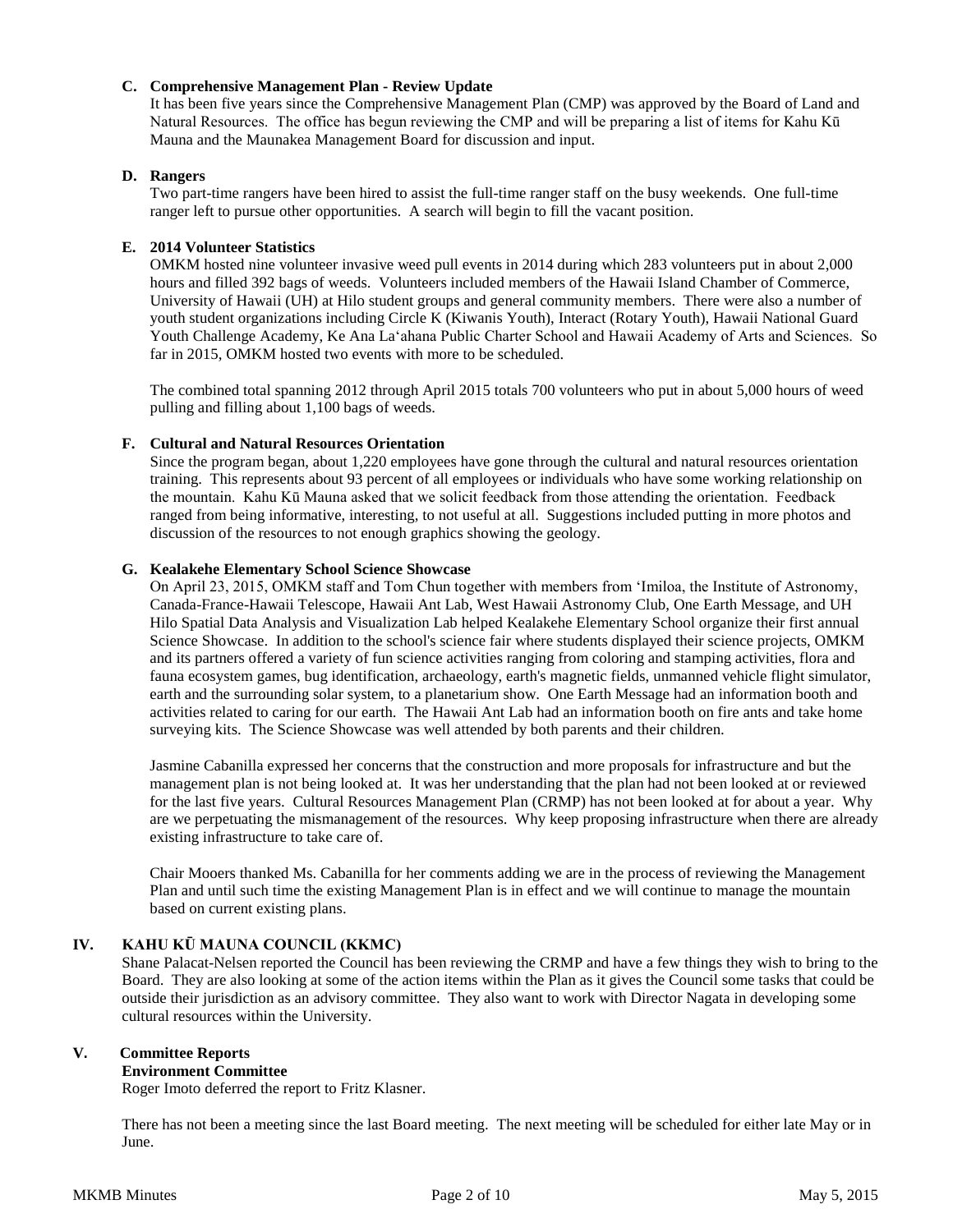The Office will be hiring two Pacific Internship Programs for Exploring Science (PIPES) interns. One intern will work with Dr. Ryan Perroy on his erosion project. The second to assist with the VIS exhibits. OMKM is also taking on a third intern in support of the Hawaii Community College Forest Team Program. This person will be assisting with general field assistance for OMKM including arthropod biodiversity, erosion and permafrost projects.

Weekly monitoring is conducted on geocache sites on UH managed and surrounding lands. In late March a site that was near the road in Forest Reserve/Hawaiian Home Lands is getting a lot of visitation. There are two virtual geocaches on University managed lands which are educational modules administered by the Geological Society of America. It talks about the resources and staying on trails and is a positive message. The other geocaches have been removed.

Dr. Eiben and his crew sampled for wēkiu bugs in late February and captured over 119 wēkiu bugs including all life stages. This is a good number of bugs for the snowy weather and he is interested in how the summer capture rates are going to turn out. Annual fieldwork for monitoring of alien arthropods and wēkiu bugs is being planned June.

More Standard Operating Procedures (SOP) will be presented to the Environment Committee at their next meeting identifying species, threat priority, procedures for updating the plan, are some of the SOPs in progress.

Halepōhaku facilities were monitored in March and April and no new threats were identified on UH managed lands. Monitoring frequency of the Halepōhaku parcel has been increased to weekly (from quarterly) due to increased activity and visitation.

On April 16 the ant *Ochetellus glaber* was found in the Mauna Kea Forest Reserve, across from the VIS in a pile of left over roof thatching (a non-native fan palm) reportedly brought from Waimea for the hale. That was reported to the Department of Forestry and Wildlife (DoFAW). The following week bait stations were put out to try and eliminate that population. ʻOhiʻa posts used for the foundation of the hale are also of a concern because the wood is from Kalapana and could be infected with the rapid ʻohiʻa death fungal pathogen *Ceratocystis*.

Megan Nakamoto participated in the Junior Division of the Hawaiʻi State Science Fair. Her project with Dr. Eiben was on "Arthropod diversity and abundance difference on curled unhealthy Māmane leaves and healthy Māmane leaves at ~8,500 ft. on the south slope of Maunakea."

A special thanks to Debbie Ward and Jessie Eiben for reaching out to individuals at Halepōhaku to discuss ant threats. We have been passing out 'A'ole Ant handouts and anticipate having some form of an open house to discuss resources and threats at Halepōhaku.

Some groups are expressing interest in our volunteer weed pulls so we will be setting up the next events for later in May or in June.

Hannah Kihalani Springer asked if the vehicle monitoring would increase according to the threats - fireweed that is proliferating across Pōhakuloa Training Area. With that increase would vehicle monitoring for seeds be increased? Also, is the vector for the rapid ʻOhiʻa death identified? Mr. Klasner stated most of the companies that do regular deliveries actually have company policies that they wash their vehicles every day. He did not have the answer regarding the vector for the rapid ʻOhiʻa death and referred it to Dr. Eiben. Dr. Eiben stated a vector has not yet been identified. Ms. Springer stated her concern is even though a vehicle is cleaned at a lower elevation, when it comes up and drives through an area full of fireweed is there any way of establishing a cleaning station at the mid-level elevation site? Mr. Klasner stated one of the CMP action items is to look into the feasibility of a vehicle wash station. That is something we started working on. How efficient will it be scientifically? What will the economics of it be? How would it operate? Where would the water pump from? How much would it cost to operate? There is a suite of issues to consider.

A member of the public stated he had an issue with the reported weekly monitoring of Halepōhaku and vicinity. He has been up there every other day for the past 40 days and has not seen anyone monitoring until the hale was built. The whole time he was there no one saw an ant until the monitors came around and dug up a little area around the palms. That is when they told us there were ants. All of a sudden there are monitors after 20-something days and then there are ants after 50+ people handled the palms not experiencing any ants. He questioned the expertise and the volume of monitoring. Mr. Klasner stated we are following the methods that are outlined in the Invasive Species Plan, which is also on our website. If there are any questions, we would be happy to talk with you about the methods. We have been talking about having an open house at Halepōhaku to share with what we do, what our monitoring entails, how often we do it, and where we monitor. The monitoring in the Forest Reserve land is done in coordination with the Forest Reserve staff.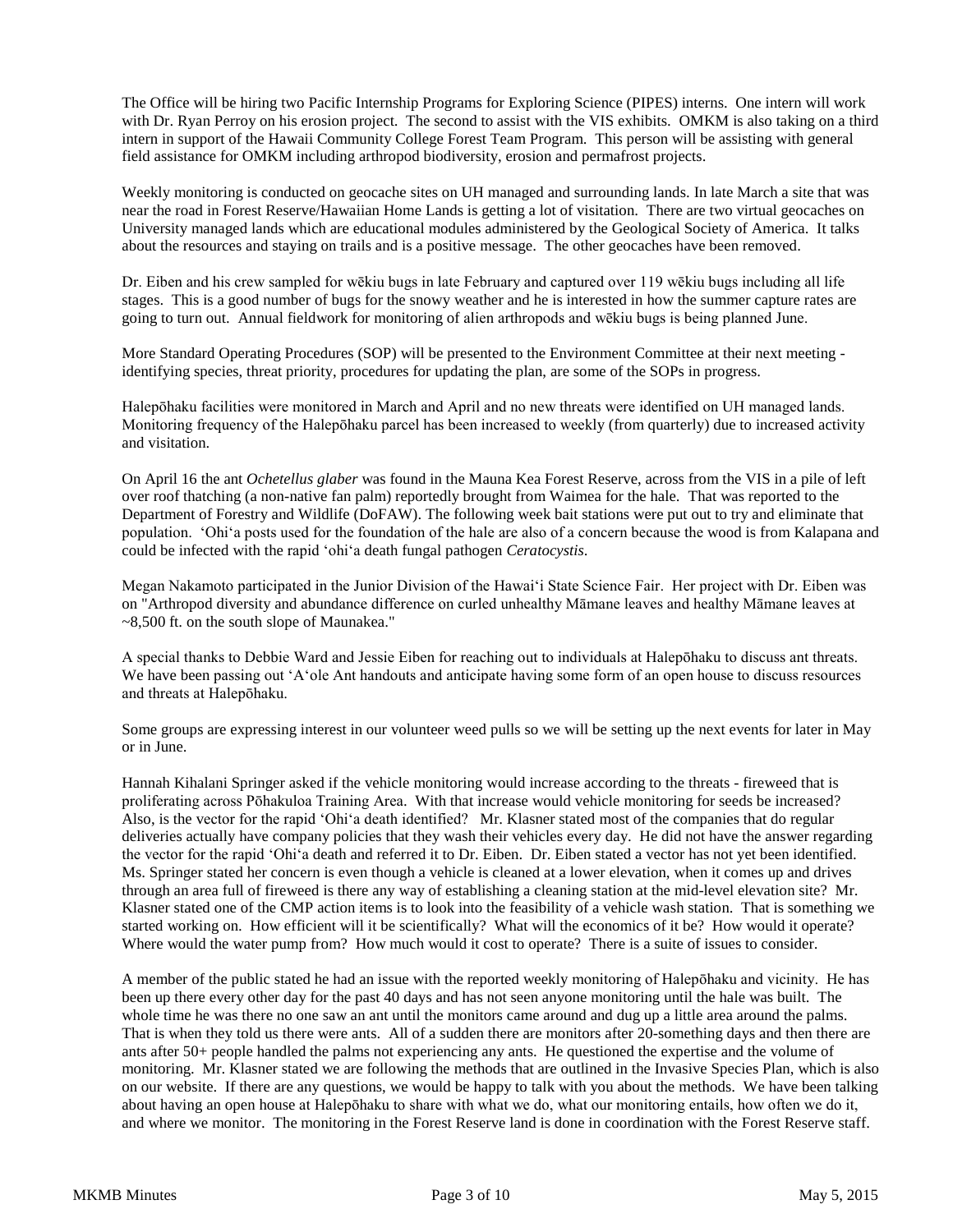Mr. Palacat-Nelsen commented there is an urgency for OMKM to take a look at the actions plans because some of these monitoring issues, as well as invasive species, should include a cultural resource person being involved. This task was given to Kahu Kū Mauna, a volunteer advisory council. Lehua Veincent commented we should to take a look at the timeline and how do we redo the timeline because he thinks the urgency is there. He is confused in regards to the monitoring practices. How do we get copies of what is being monitored and how it is being monitored?

Ms. Springer stated this conversation speaks also to the timeliness of having discussions that can bring members of the public as well as the respective boards and committees up to speed historically. She is the only member of the Board with the history and knowledge of the pre-Office of Mauna Kea Management days. It is helpful if there was an orientation binder that gives members a timeline that includes when reviews are to take place.

Mr. Veincent stated that out of respect to past board and committee members it would be helpful to get an historical perspective so that he can get a better understanding.

Mr. Herring Kalua got involved in Maunakea in 2000. Ms. Springer, 1998. His recollection regarding Kahu Ku Mauna was to have representatives from the five districts. Mr. Kalua emphasized that volunteering means not getting paid, and to make sure he follows up. He understands there hasn't been much communication, but believes we are on a good thing and there is an urgency. He asks of everyone that if it comes from the heart, you are humble, and you listen, we'll get things done. He used to go up the mountain for gathering rights and he was also a hunter, so he respects what is there. He has a big responsibility to make things correct. His family is for culture and education. Everyone must understand that this island has all the resources. If we do things right, it will be known throughout the world. Go out there, do your research and you will know. Taking the lead will be the new generation. He has a letter from Kalakaua dated in 1874 that he would like to share. Every ali'i, every organization we have - Kamehameha Schools, Lili'uokalani Trust, if you look at them they are 100+ years. But we are here. He is saying this because he is proud to see the young generation. It is not about him, it is about the next generation. The past is past. The present is present. And the present needs to be corrected so that people in the future do not have to do what we are all doing here today. He asked the meeting attendees how many served in the military. The whole nation is thanking the veterans for their service. When he was 21 he served in the Vietnam war. His grandfather was in World War I and his dad was in World War II. Almost every generation of his family has served in the military. He tells his family you serve with honor and do not make shame of our family. He wants this to be a win-win. He is giving back now. He asked those from Keaukaha, Panaewa, or Waimea or other homestead lands to stand up. He is going to give the young folks challenge and a commitment to the next generation; he is holding them accountable, to be the leaders when he is not here. Put your name on the list, he does not care about the outsiders but those who came to this meeting. This meeting is the first meeting to move forward. He hears the problem and we should correct it.

Ms. Cabanilla inquired about monitoring associated with the Thirty-Meter Telescope (TMT). Mr. Klasner replied the TMT construction permit requires increased monitoring which has already begun. Monitoring is required as part of the TMT permit. Another person from the audience asked to explain what actually happens at these monitoring. Mr. Klasner replied it depends on the nature of the monitoring, whether it is inside or outside the buildings. We have bait and sticky traps inside the building to see what is there around garbage cans and break rooms. Outside of the buildings we will pull weeds, turn over rocks and crawl around on the ground looking for insects.

Dr. Eiben, an arthropod researcher stated they were engaged in monitoring activities just prior to the big protest activity which is why his crew and the protestors missed each other. He offered to demonstrate after the meeting the kinds of activity they engage in looking for insects. As a researcher and educator who works with insects, he brings his class up to Maunakea and has never found the species of ant found across the VIS in the past 10 years. If he were to find something the appropriate authorities are notified, including OMKM and DOFAW. He asked to please look again because there is going to be more people, more activities, and more chances to move things around. Unless you look at everything at extreme detail, you will miss ants, especially the kind that was found up there which is why he has strict protocols for his research where they cannot bring any plants up. He has a box with pesticides in it that all his gear sits in until he moves it up to the mountain. He has a high elevation and a middle elevation box of gear which is what we have to do. He wants to show everyone how it works and how he has trained Fritz and Jessica. It is upsetting that people would think that she planted the ants. She would never do that.

Mr. Robinson asked if there was an opportunity to create a volunteer crew to help with the formal monitoring. He hears people are concerned about protecting the mountain. Mr. Klasner replied that would be a great idea.

Mr. Veincent stated in addition to just the monitoring, some things we are hearing is about the transparency of information. How does that information get people? The more we are transparent with everybody who is concerned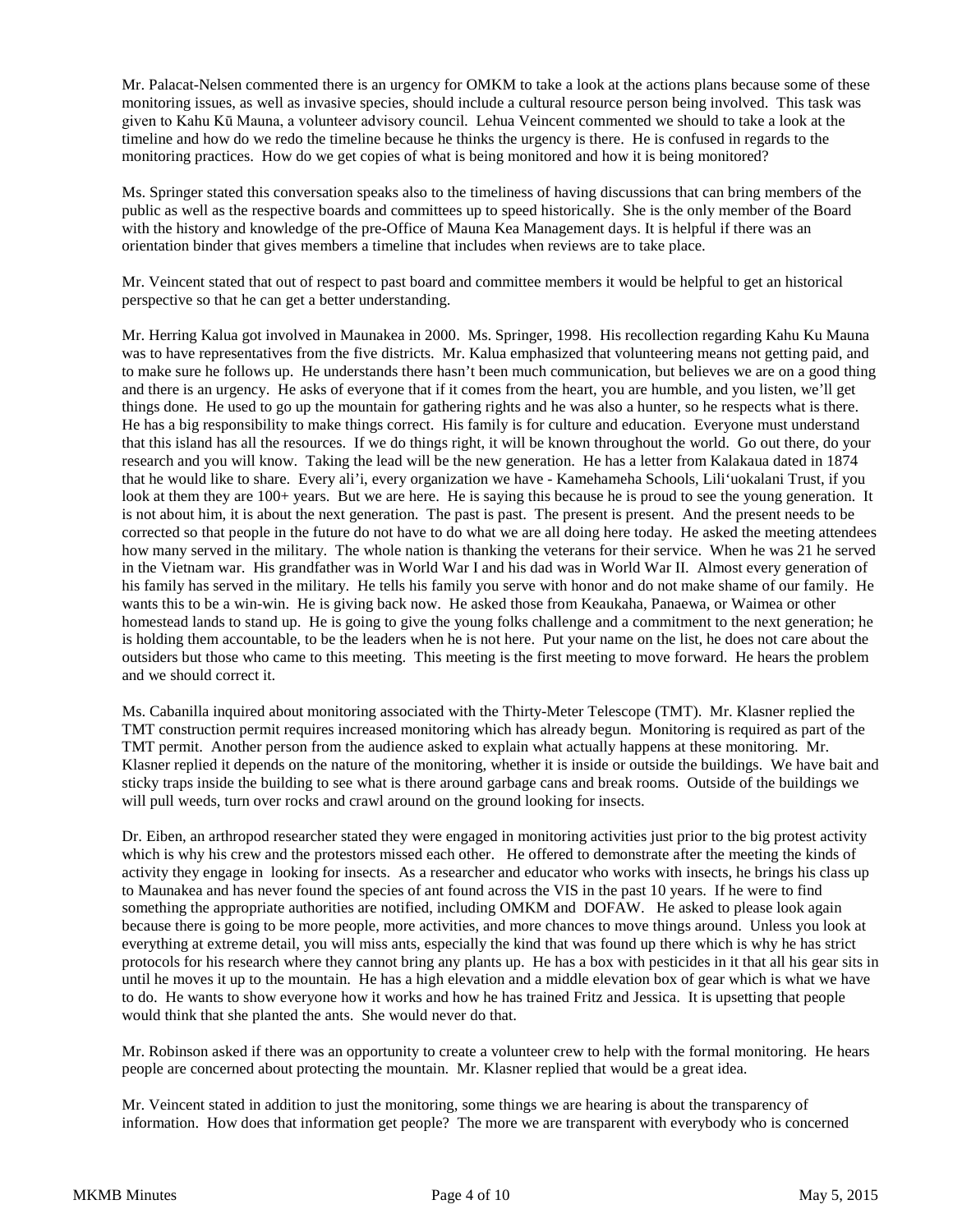with Maunakea, the better off we are. The best transparency will get the best results. That is pono. That is done with aloha. That is something we should all consider.

A member of the audience thanked everyone for being attentive to our environmental issues of conservation and preservation on Maunakea, but felt we are missing cultural conservation and preservation. There is no team for that. She feels there should be attention and energy put into preserving the cultural resources and significance of this place. Director Nagata thanked this person for her comment and added an archaeological inventory of the entire University lands was completed and OMKM does annual monitoring of the sites. We do not post the sites because we want to protect them. The member from the audience added we need to learn more about the significance. She felt it is being looked at scientifically instead of from a cultural perspective. Chair Mooers appreciated her comment but added that every proposal that comes to this Board is reviewed by Kahu Kū Mauna for the cultural consultation.

Ms. Cabanilla commented the sites are being protected by not telling the public, but does not understand how you can be protecting the site when you are not looking at the Cultural Monitoring Plan. Director Nagata stated the CRMP and the Natural Resources Management Plan (NRMP) were the basis for developing the CMP. The major actions of the CRMP are in the CMP which the Council has reviewed and taken action on some of the issues we are talking about.

## **VI. NEW BUSINESS**

#### **A. Keck Observatory - Request to Install Additional Weather Instruments**

#### Purpose and Objective

The W. M. Keck Observatory is requesting approval to install the following instrumentation upon the exterior of its observatory building and domes. The purpose of the requested additions is to provide remote telescope operators improved information on the facilities surrounding environment and to allow better decisions in protecting the facility in the case of inclement weather. This is part of a general effort to upgrade the environmental monitoring capability of the observatory.

- A second CloudCam weather monitoring camera, expected to provide more accurate assessments of current summit conditions, especially in darkness.
- Equipment additions to the existing weather mast
	- o Precipitation sensor
	- o Precipitation detection lamp
	- o Stabilizing guy wires
- Addition of two new masts, two-inch diameter by 16 foot length, mounted atop each Keck dome, each with the following new equipment:
	- o Sonic anemometer
	- o Pan-tilt-zoom camera
	- o Precipitation sensor

Pending approval, this work will be conducted in the first half of 2015 by W.M. Keck personnel. Installation consists of mounting each item to the observatory structure, requiring about one day, and three days for each new mast. This project does not involve ground disturbance.

#### Kahu Kū Mauna Council

Kahu Kū Mauna reviewed the proposal on March 25, 2015, and wanted to ensure the data collected would be available for other users via public archives or the Maunakea Weather Center website.

#### Comprehensive Management Plan Compliance

This project was reviewed for compliance with the Comprehensive Management Plan.

#### Department of Land and Natural Resources (DLNR)

DLNR will be consulted regarding a permit or site plan approval for this project. The project will not proceed until appropriate DLNR approval has been obtained and any conditions incorporated into the project.

#### **Recommendation**

OMKM recommends this project be classified Minimal Impact based on the following:

- No excavation is involved.
- Installation activity will occur entirely upon Keck facilities.
- The impact to the immediate surroundings and summit region are minimal.
- The proposed request does not increase the footprint of facility.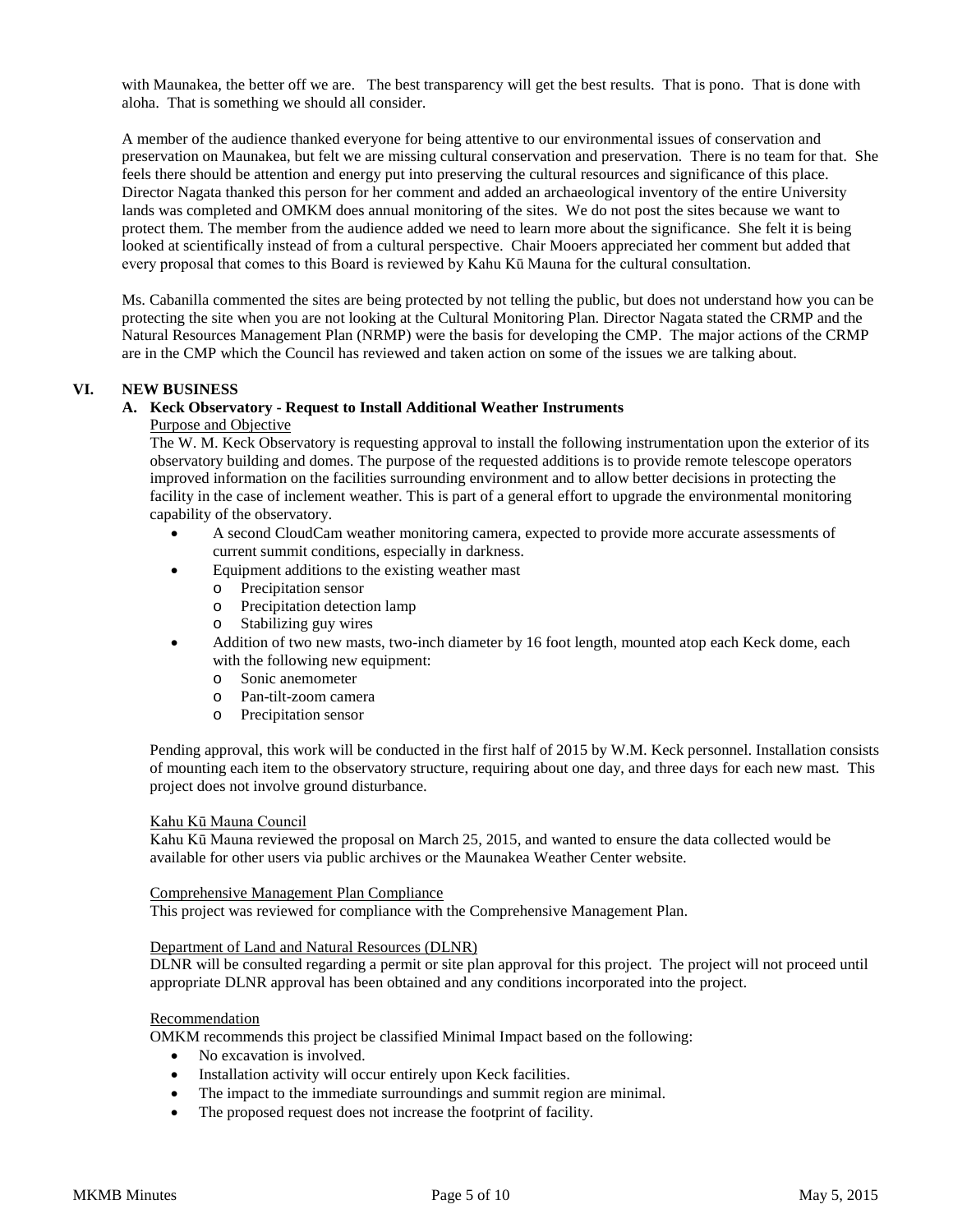If this project is classified minimal impact, OMKM recommends Keck be allowed to proceed, pending DLNR approval and compliance with any requirements.

## **Conditions**

OMKM recommends the following conditions:

- 1. Notify OMKM in writing at least five days prior to beginning any on-site work.
- 2. Arrange with OMKM for an orientation of the cultural and natural resources for all members of the construction crew.
- 3. Invasive species prevention best practices will be employed, including inspections of materials by OMKM staff prior to entering UH managed lands.
- 4. Allow OMKM rangers to visit and monitor activities.
- 5. Comply with all actions and measures described in the proposal, including (community) benefits, CMP compliance list and mitigation measures.
- 6. Ensure that loose tools or equipment are not left unattended and are properly stored at the end of each day.
- 7. In preparation for high wind conditions, protocols must include measures to ensure debris and equipment are not blown from the job site.
- 8. Remove and properly dispose of all waste material. All perishable items including food, food wrappers and containers, etc. shall be removed from the site at the end of each day and properly disposed of.
- 9. The approval may not be transferred or assigned.
- 10. The project must be completed within 24 months of the date approved by the Maunakea Management Board. Projects not completed within this timeframe are not allowed to continue (or commence) without explicit, prior, written approval from OMKM.
- 11. Notify OMKM in writing when field activity associated with the project is completed.

## **Discussion**

Mr. Veincent stated he was pleased no excavation was involved and no large trucks were required for transport. These are some of the things that would concern him. This shows an understanding of some sensitivity for some of the things they want to do. It would behoove us to take a look at the complete comprehensive proposal when proposals come in.

#### Action

It was moved by Doug Simons and seconded by Gregory Chun to classify this project as Minimal Impact. Chair Mooers called for a motion. The motion was carried unanimously.

It was moved by Gregory Chun and seconded by Roger Imoto to approve the project with the conditions as stated and to allow Keck to proceed. Chair Mooers called for a motion. The motion was carried unanimously.

#### **B. Subaru Telescope - Request to Install Permanent Safety Equipment and a Precipitation Sensor, and Repair of Existing Cloud Sensor Wire**

The Subaru Observatory is requesting approval for the following:

- 1. Install safety anchor beams to the rooftop of its telescope enclosure for use in conjunction with a lift;
- 2. Installation of a precipitation sensor near an existing Cloud Sensor on the western edge of the control building rooftop; and
- 3. Repair of the existing Cloud Sensor wire.

Subaru has not been able to access certain areas of its telescope enclosure since commissioning due to the height of the enclosure. Installation of the safety anchor beams will enable access via a lift (analogous to a window washing lift for tall buildings) and permit some general maintenance that has not previously been performed. With the anchor beams and lift, additional maintenance activities will also be conducted safely. The precipitation sensor will function to warn staff of pending rain or snowfall, thus signaling whether to close the enclosure shutters for equipment and personnel protection. Finally, the existing cloud sensor was rendered (inoperable/unreliable) due to storm damage to a connective wire.

Installation of the safety beams is projected for spring to summer 2015, when daylight hours are longer and weather may be more favorable. No outdoor storage of materials is required during anchor beam installation. Other work would be conducted at the first opportunity in spring 2015. All work will be conducted by Subaru employees. This project does not involve any ground disturbance.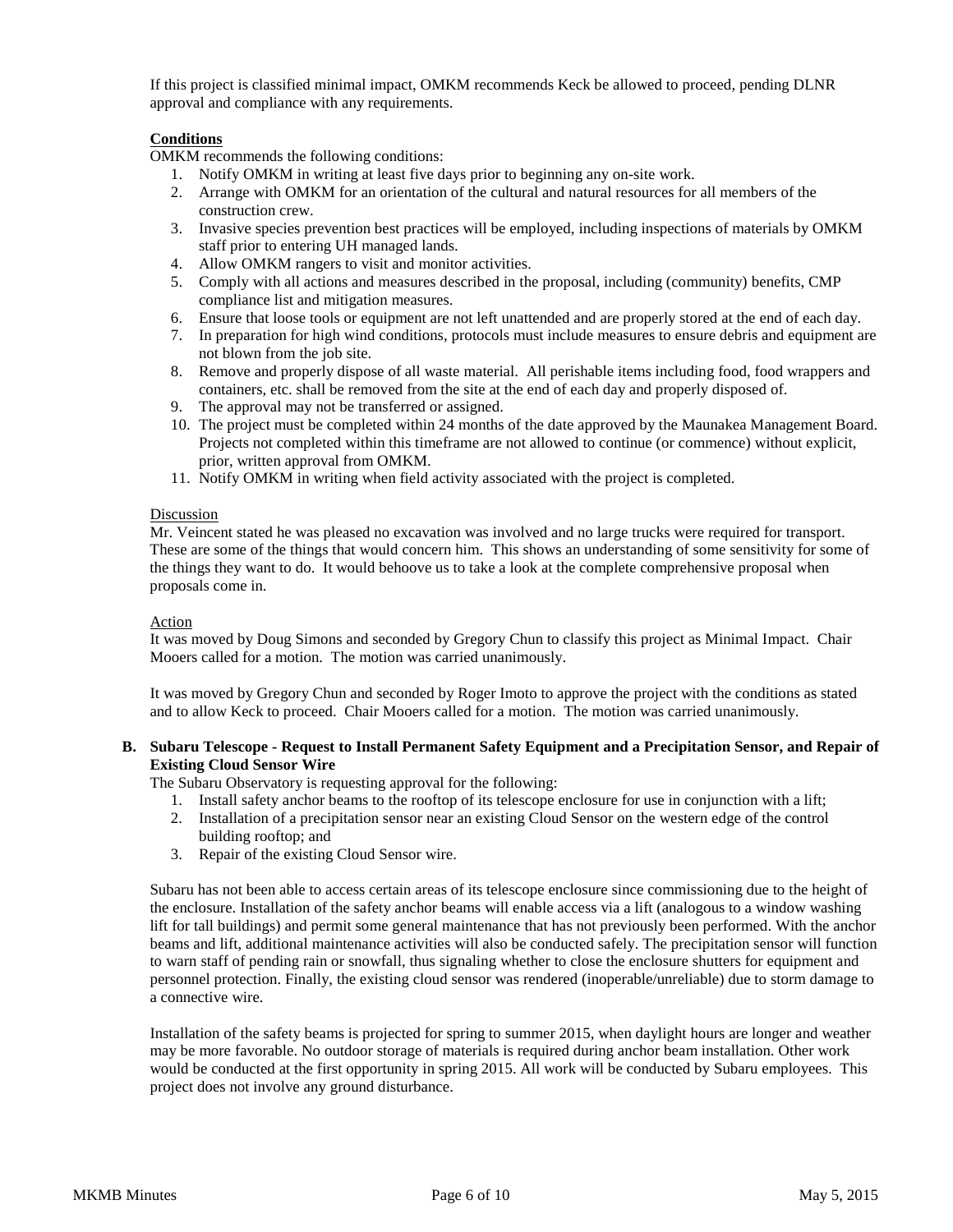## Kahu Kū Mauna Council

Kahu Kū Mauna reviewed the proposal on March 25, 2015. The Council expressed its appreciation of Subaru's concern for safety in this project, and expressed concerns about possible accelerated or increased maintenance issues with all observatories due to climate change.

#### Comprehensive Management Plan Compliance

This project was reviewed for compliance with the Comprehensive Management Plan.

#### Department of Land and Natural Resources (DLNR)

DLNR will be consulted regarding a permit or site plan approval for this project. The project will not proceed until appropriate DLNR approval has been obtained and any conditions incorporated into the project.

#### Recommendation

OMKM recommends the MKMB classify this proposal a minimal impact project based on the following:

- The proposed request does not increase the size of facility.
- There are no archaeological sites in the immediate area.
- No excavation is involved and the activity will take place on the catwalk of the Subaru observatory.
- The impact to the immediate surroundings and summit region are negligible.

If this project is classified minimal impact, OMKM recommends Subaru be allowed to proceed, pending DLNR approval and compliance with any requirements.

#### Conditions

OMKM recommends the following conditions:

- 1. Notify OMKM in writing at least five days prior to beginning any on-site work.
- 2. Arrange with OMKM for an orientation of the cultural and natural resources for all members of the construction crew.
- 3. Invasive species prevention best practices will be employed, including inspections of materials by OMKM staff prior to entering UH managed lands.
- 4. Allow OMKM rangers to visit and monitor activities.
- 5. Comply with all actions and measures described in the proposal, including (community) benefits, CMP compliance list and mitigation measures.
- 6. Ensure that loose tools or equipment are not left unattended and are properly stored at the end of each day.
- 7. In preparation for high wind conditions, protocols must include measures to ensure debris and equipment are not blown from the job site.
- 8. Remove and properly dispose of all waste material. All perishable items including food, food wrappers and containers, etc. shall be removed from the site at the end of each day and properly disposed of.
- 9. The approval may not be transferred or assigned.
- 10. The project must be completed within 24 months of the date approved by the Maunakea Management Board. Projects not completed within this timeframe are not allowed to continue (or commence) without explicit, prior, written approval from OMKM.
- 11. Notify OMKM in writing when field activity associated with the project is completed.

## Discussion

In regards to Mr. Veincent's earlier comment, Mr. Klasner stated there is no excavation involved and deferred to Saeko Hayashi in terms of how much material would need to be transported up to the summit.

Ms. Hayashi stated probably about a dozen beam structures, approximately 2 table's length, can be transported by their own truck to the summit. Their field crew will bring them up to the rooftop one by one. There is no excavation and no large truck transportation.

Chair Mooers commented he understands anytime materials such as this is brought up it would need to be inspected. Mr. Klasner confirmed that is correct.

Roger Imoto asked if any heavy equipment or lifting equipment will be used to put the beams in place. Mr. Klasner stated Subaru can access the roof from inside the enclosure. Ms. Hayashi added if it is necessary they will use the pulley to bring it up to the rooftop. Mr. Imoto asked, "So no ground disturbance?" Ms. Hayashi's reply was no.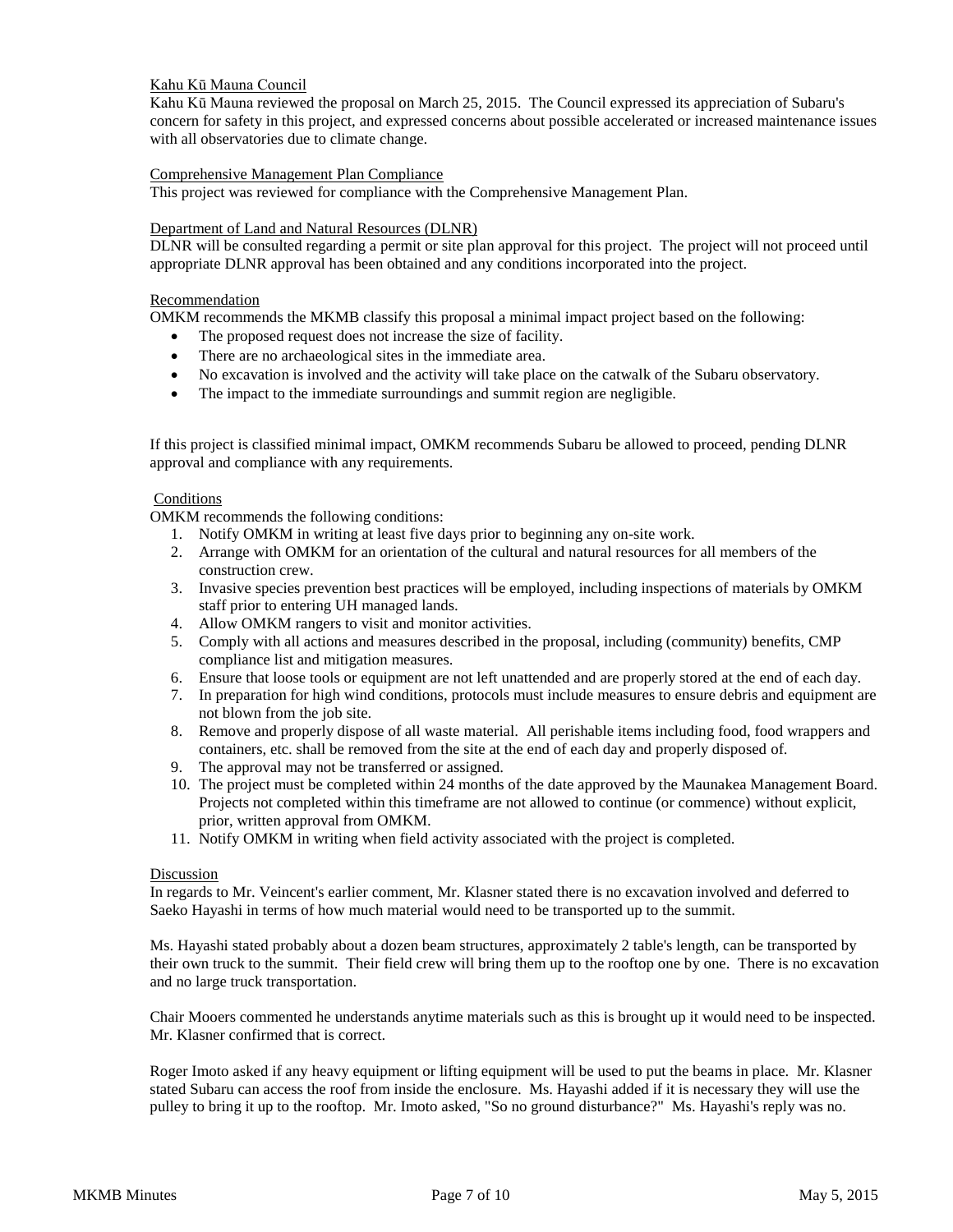Mr. Veincent asked how will the beams be transported? Is it by a small flatbed truck? Mr. Klasner stated Subaru has a small flatbed truck that they will use to transport up on their own. Ms. Hayashi stated they have a small pickup truck and a little bigger flatbed truck. Mr. Veincent asked what that meant. Ms. Hayashi explained they have two trucks. One is a F250 pickup truck and the other is a flatbed truck. Mr. Veincent asked about the length of the flatbed truck. The point he is trying to make is that we talked about the non-disturbance, but he does not understand what that means - flatbed truck. How long is the flatbed truck? Ms. Hayashi replied she didn't know how long the truck was I feed, but felt it might be about the length of the room. Mr. Veincent commented that is big.

#### Action

It was moved by Doug Simons and seconded by Gregory Chun to classify this project as Minimal Impact. Chair Mooers called for a motion. The motion was carried 6:1 with Lehua Veincent opposing.

It was moved by Doug Simons and seconded by Herring Kalua to approve this project with the conditions as stated and to allow Subaru to proceed.

Ms. Springer asked in regards to the large flatbed truck, is it used regularly on the ongoing activities of the telescope? Ms. Hayashi replied yes.

Chair Mooers called for a motion. The motion was carried 6:1 with Lehua Veincent opposing.

**C. Gemini Observatory - Request to Install Cloud Sensing Cameras, External Cameras and Weather Sensors** The Gemini North Observatory is requesting approval to install five cloud-sensing cameras, four external monitoring cameras and two sets of additional weather sensors on the outside of its summit facilities. One of the monitoring cameras would be placed on the neighboring UH-88 inch telescope dome. This installation will allow Gemini to conduct fully-remote night-time observations. Gemini will also use existing infrastructure from Gemini and other Maunakea observatories to transition to remote operations.

Camera and weather monitoring data will be archived with the Mauna Kea Weather Center and available to the public and fellow observatories.

Chair Mooers inquired if there were any heavy equipment involved in placing the cameras. Mr. Klasner replied no. This is simply for installation of some cameras and some small weather instrumentation so there would be no ground footprint. Everything would be mounted on existing infrastructure and just transported in existing crew vehicles and existing crew would do all the installation.

Pending necessary approvals and weather, the installation will take an estimated four weeks in spring-summer 2015. Related work to install network cabling for this equipment will take an additional three weeks.

#### Kahu Kū Mauna Council

Kahu Kū Mauna reviewed the proposal on March 25, 2015. Council members noted Gemini's proposal would mean less people, traffic and impact on the mountain. KKMC asked Gemini to ensure that data collected would be available for other potential users via archives or Mauna Kea Weather Center.

Mr. Palacat-Nelsen added another concern the Council had was how often would they go up to check their facility? Mr. Klasner's understanding is the day crew will still be up there daily. It would just be the nighttime observing, reducing the number of people.

#### Comprehensive Management Plan Compliance

This project was reviewed for compliance with the Comprehensive Management Plan.

#### Department of Land and Natural Resources (DLNR)

DLNR will be consulted regarding a permit or site plan approval for this project. The project will not proceed until appropriate DLNR approval has been obtained and any conditions incorporated into the project.

#### Recommendation

OMKM recommends the MKMB classify this proposal a minimal impact project based on the following:

- The proposed request does not increase the size of facility.
- There are no archaeological sites in the immediate area.
- No excavation is involved.
- Installation activities will occur on Gemini and UH facilities.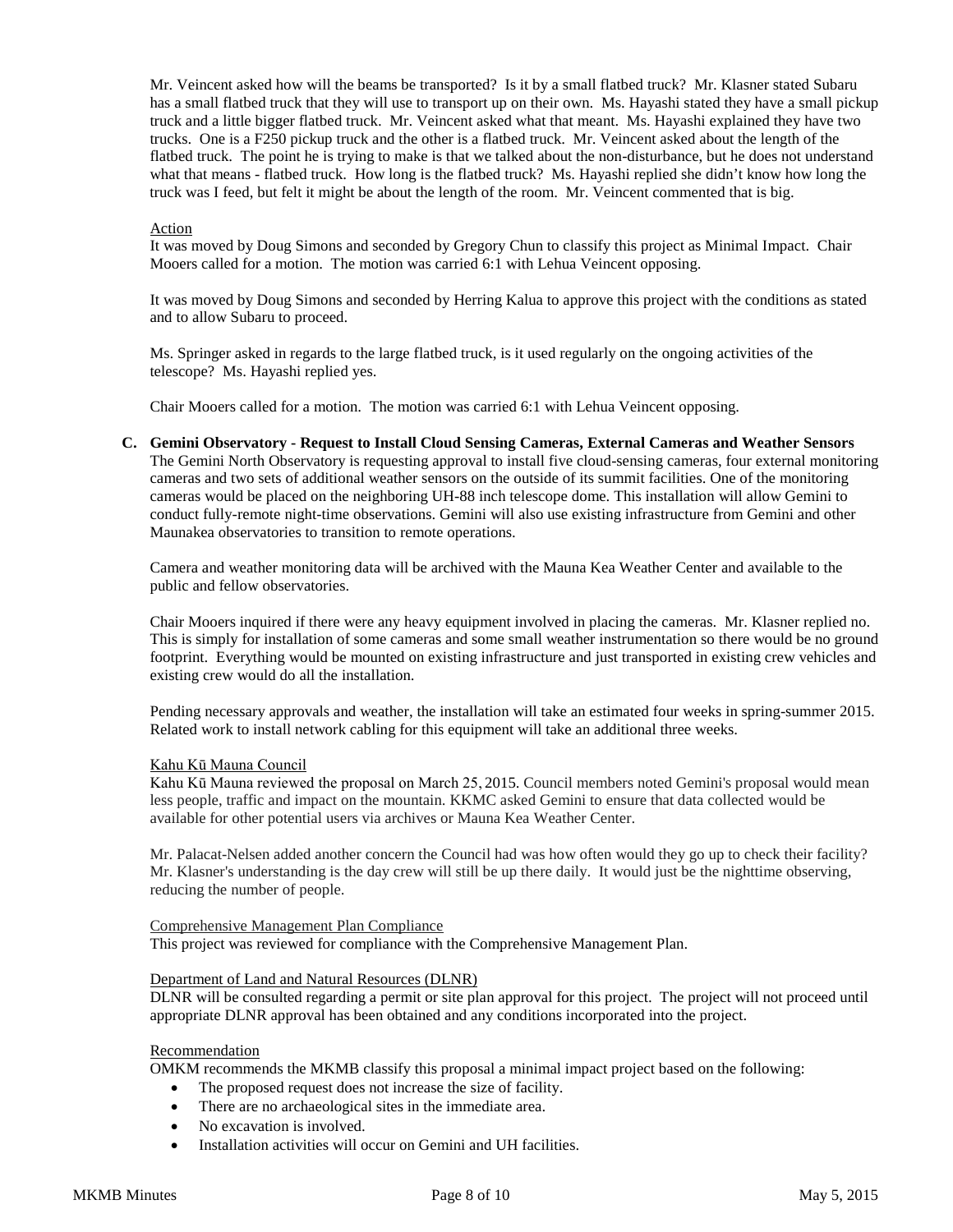• Impacts to the immediate surroundings and summit region are negligible.

If this project is classified minimal impact, OMKM recommends Gemini be allowed to proceed, pending DLNR approval and compliance with any requirements.

## Conditions

OMKM recommends the following conditions:

- 1. Notify OMKM in writing at least five days prior to beginning any on-site work.
- 2. Arrange with OMKM for an orientation of the cultural and natural resources for all members of the construction crew.
- 3. Invasive species prevention best practices will be employed, including inspections of materials by OMKM staff prior to entering UH managed lands.
- 4. Allow OMKM rangers to visit and monitor activities.
- 5. Comply with all actions and measures described in the proposal, including (community) benefits, CMP compliance list and mitigation measures.
- 6. Ensure that loose tools or equipment are not left unattended and are properly stored at the end of each day.
- 7. In preparation for high wind conditions, protocols must include measures to ensure debris and equipment are not blown from the job site.
- 8. Remove and properly dispose of all waste material. All perishable items including food, food wrappers and containers, etc. shall be removed from the site at the end of each day and properly disposed of.
- 9. The approval may not be transferred or assigned.
- 10. The project must be completed within 24 months of the date approved by the Maunakea Management Board. Projects not completed within this timeframe are not allowed to continue (or commence) without explicit, prior, written approval from OMKM.
- 11. Notify OMKM in writing when field activity associated with the project is completed.

#### Discussion

Tom Chun, a member with the Kahu Kū Mauna Council, stated there is a tremendous amount of ike (knowledge) in this room. And not necessarily on one side or the other. He has been going to almost every meeting and sits and listen. One of the things we have is an excellent science monitor in Fritz. When listening to him, you have to admire what he can deliver in terms of science. We do not have a cultural monitor who can deliver the same kind of report from a cultural perspective. The only trouble with reporting the culture side is that there are many valid cultural perspectives. Na poe of Panaewa, Keaukaha, Kekaha, Nanakuli, or for himself Kalamaula, Molokai. It doesn't matter if you have koko (blood) or not because so many of us have family that do not have koko but, they are still family and ʻohana. So whether you sit on one side of the fence or the other on any particular issue we need to respectfully listen and hear with our hearts. What he sees is that things were much different seven years ago. Why didn't the Hawaiian community and activists stand up at that time? He congratulates those TMT/astronomy supporters who stood up - maybe five guys, they were brave. Imagine seven years ago when Pua Case and Ku Ching and others were trying to stand up in the face of a hostile situation - they were getting the rocks. So it is not easy when it comes down to a cultural matter of the heart. It is easy to figure out how much stuff we going put up. That we can measure. That we can fix. But when it comes down to people's feelings, it's not easy. He would like to see a push for a cultural specialist as the chancellor stated he could fund. If there is going to be a time when this Council, who is not getting paid, is willing to sit down with the rest of the community and look at things it is now. Except for Hannah, most people do not know the background or did not participate in the decision making process. As a good faith measure, hold up on the construction. Working in good faith, building trust on both sides is the way to mediate the present situation. What is reasonable is people have to talk and be patient rather than resort to confrontation. He is looking for the safety of all those involved.

Corey Harden asked if the cameras were video or still cameras and if they would be taking pictures of people around the observatories. Mr. Klasner stated the intent is for Gemini to take pictures of the conditions of their dome and the surrounding weather. There are at times people in the camera field of view, but that is not the intent. Generally they are still cameras taking a photo at a set interval that can be composited into a time lapse. Ms. Harden asked if they swivel around or are they pointed in one direction. Mr. Klasner replied some can swivel and some are fixed.

Someone asked how the additional weather sensors that are off site would be linked back to the facility? Is it wireless? Mr. Klasner replied it would not be wireless. It would be thru an existing internet connection so no ground disturbance or trenching.